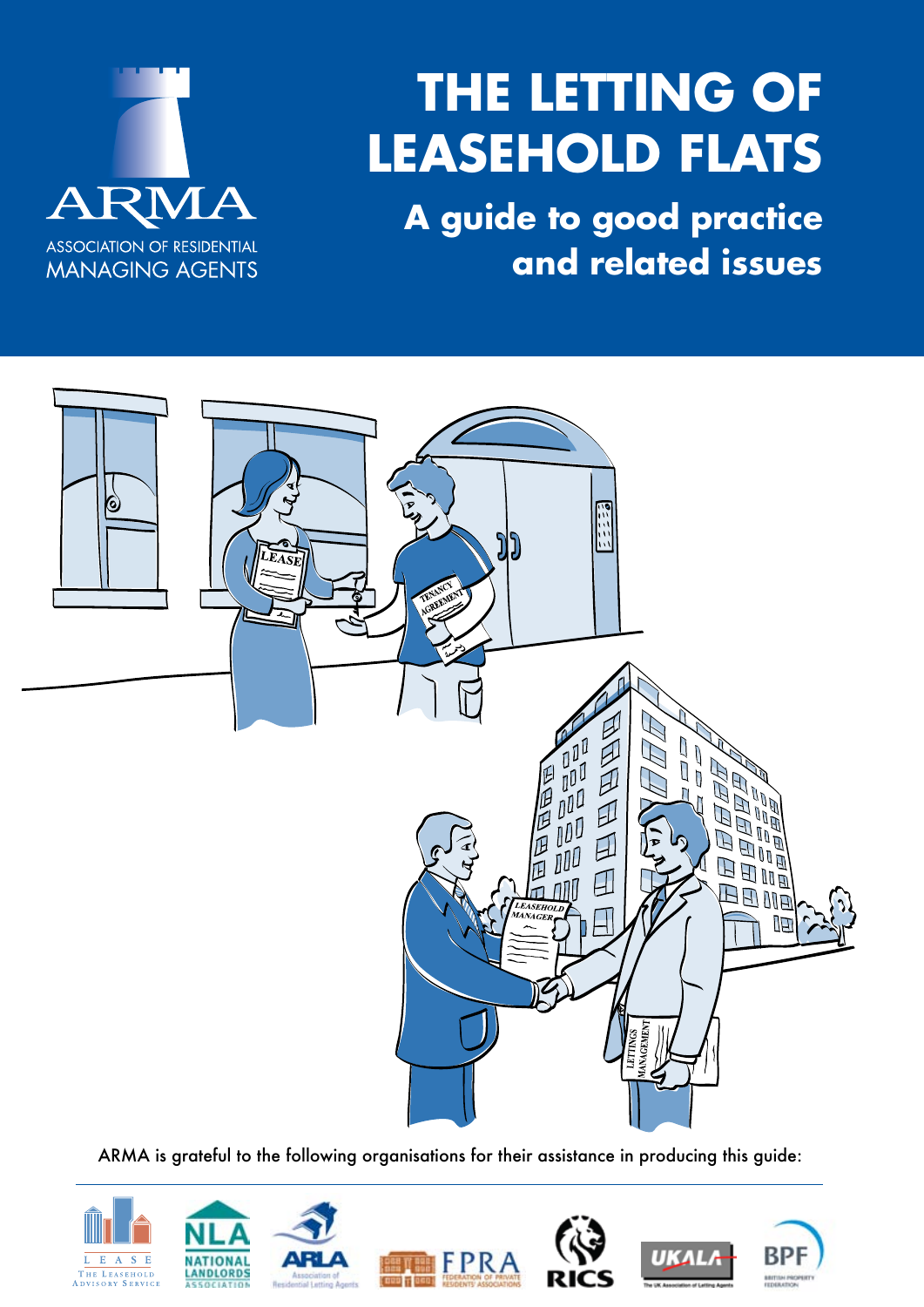## **The Letting of Leasehold Flats**

**A guide to good practice and related issues**

| <b>CONTENTS</b>                                                                                    | Page No. |
|----------------------------------------------------------------------------------------------------|----------|
|                                                                                                    |          |
|                                                                                                    |          |
| LESSEES' AND MANAGING AGENTS'                                                                      |          |
|                                                                                                    |          |
|                                                                                                    |          |
| <b>GENERAL LEGAL POINTS ABOUT THE LETTING</b><br>OF LONG LEASEHOLD FLATS                           |          |
|                                                                                                    |          |
|                                                                                                    |          |
|                                                                                                    |          |
| FEES AND CHARGES BY MANAGING AGENTS FOR LETTINGS 7                                                 |          |
| <b>ADVICE TO LETTINGS AGENTS ABOUT THE</b>                                                         |          |
| ADVICE TO MANAGING AGENTS ABOUT LETTINGS  8                                                        |          |
|                                                                                                    |          |
|                                                                                                    |          |
| <b>APPENDIX 1: SOME JARGON AND DEFINITIONS ACCULATE ACCEPTENDIX 1: SOME JARGON AND DEFINITIONS</b> |          |
| <b>APPENDIX 2: MODEL LEAFLET ON LETTINGS FOR</b>                                                   |          |

Whilst every effort has been made to ensure the accuracy of the information in this guide, it must be emphasised that because the Association of Residential Managing Agents (ARMA) and other contributors have no control over the precise circumstances in which it will be used, ARMA, its officers, employees, members and other contributors can accept no liability arising out of its use, whether by members of ARMA or otherwise. The guide is of a general nature only and makes no attempt to state or conform to legal requirements; compliance with these must be the individual user's own responsibility and therefore appropriate independent advice should be sought.

© 2010 The Association of Residential Managing Agents Ltd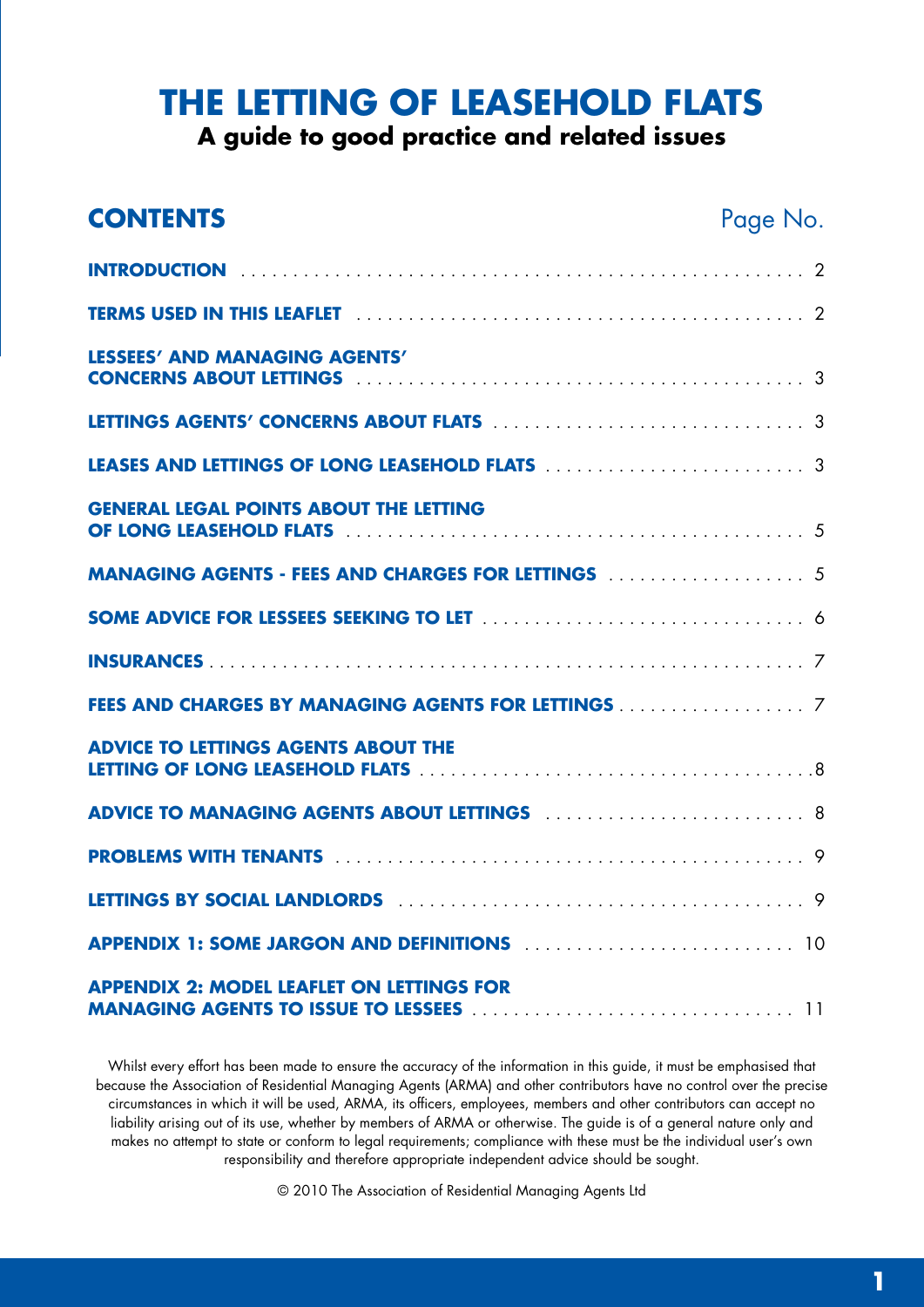## **The Letting of Leasehold Flats A guide to good practice and related issues**

### **INTRODUCTION**

Buy-to-let has seen some phenomenal growth over the last few years. Combined with homeowners who let as a result of personal circumstances, e.g. temporary assignments overseas, and homeowners who are letting because they cannot sell their properties, residential lettings are now a substantial part of the housing sector.

This guide is about the letting of long leasehold flats. Such lettings can as a result of misunderstandings cause problems for the owner of the flat (the lessee), the landlord of the block or the managing agent, the lettings agent and not least the other residents in the block.

Letting a flat is not difficult and involves the same processes as the letting of a house. But it also requires additional considerations because of the communal living arrangements in blocks of flats which the lessee trying to let and the lettings agent sometimes overlook. This guide sets out to explain these additional considerations.

Above all the message of this guide is that cooperation and good communication between lessees, managing and lettings agents can result in successful lettings in leasehold.

#### **TERMS USED IN THIS LEAFLET**

It is very easy to cause confusion when discussing this subject because to a managing agent the landlord will be the landlord of the block of flats; whereas to the lettings agent and the occupier of the flat the landlord will be the leasehold owner of the flat who has let it. The tenant to the lettings agent will the person who has taken a tenancy from the leasehold owner of the flat; however in landlord and tenant law the owner and lessee of the flat is also called a tenant.

In this guide the landlord always refers to the landlord of the block of flats and this landlord could also be a residents' management company. The lessee is always the owner of the long lease of a flat; and the tenant is always the person(s) renting a flat let by a lessee.

The letting of a flat by a lessee is correctly called a subletting but in this guide we use the terms a 'let' or 'letting'.

*Appendix 1 has some further definitions for reference.*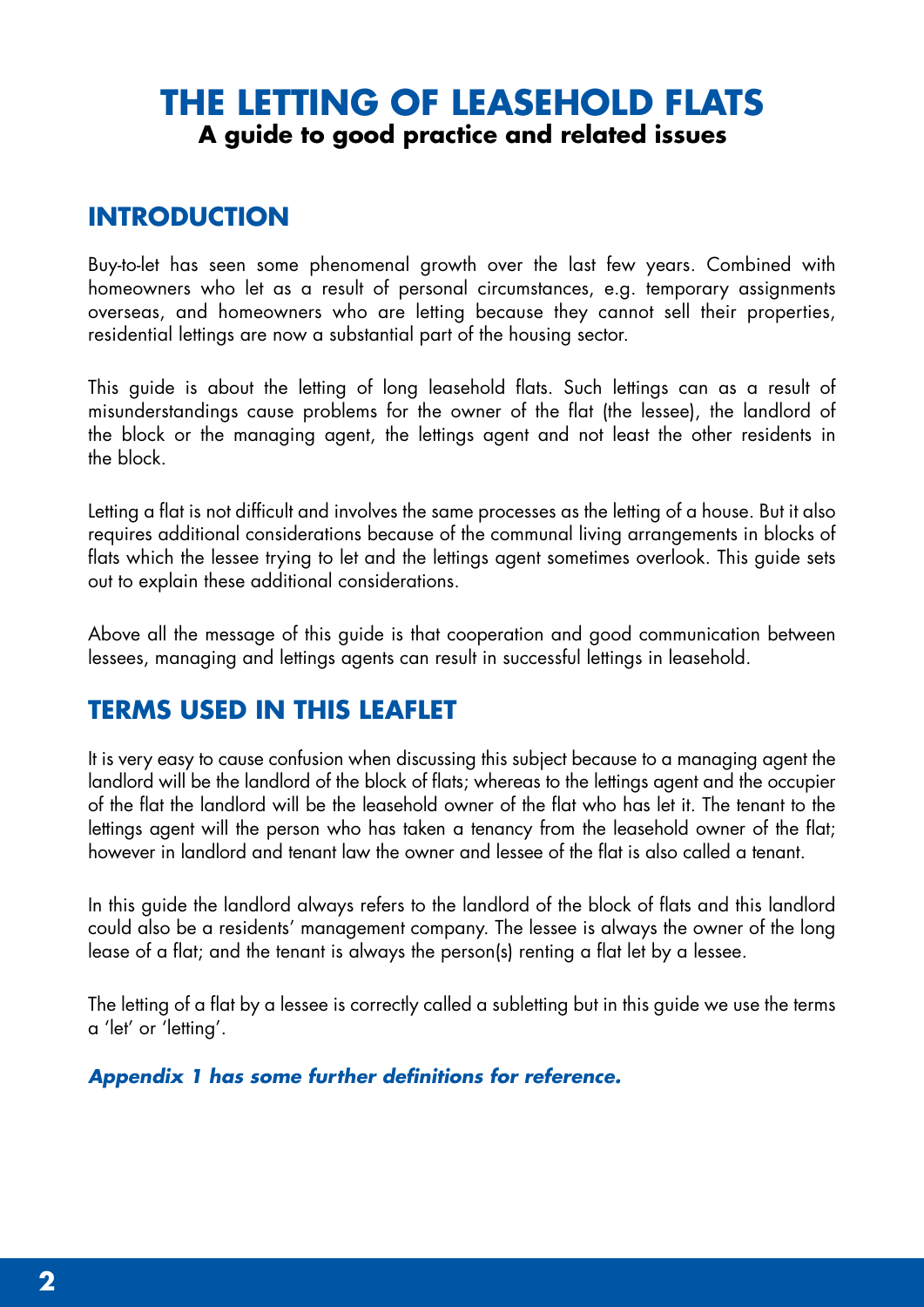## **Lessees' and Managing Agents' Concerns about Lettings**

- The security of blocks may be jeopardised by tenants.
- Fire safety concerns when managing agents do not know who is in occupation and tenants are therefore not informed about fire safety instructions for the block.
- Fly tipping by tenants can happen upon changeover of tenancies.
- Tenants may bring in pets when they are not allowed to do so.
- Satellite dishes may be put up when they are not allowed or a communal system exists.
- Tenants move in and are not aware of parking arrangements and restrictions.
- Subletting to local authorities may increase the risk of anti-social behaviour problems in a block.
- Lettings may be as weekly serviced apartments or holiday lets which are prohibited in leases.
- Lessees who sublet often fail to give the managing agent an alternative contact address regarding problems and paying bills.
- Lettings to large number of persons may result in the creation of a house in multiple occupation with complications for the landlord and agent.
- Prohibited lettings may invalidate the block insurance policy.

## **Lettings Agents' Concerns about Flats**

- The lettings agent is not told about any restrictions or rules about letting.
- Contact details for the managing agent are not passed onto the lettings agent.
- Poor response from the managing agent may hinder the ability to let a flat.
- The letting agent may find it difficult to rectify defects in new flats when they do not know how to contact or do not get an adequate response from the managing agent.
- Tenants are not aware of which person to contact if things go wrong.
- Lack of communication from managing agents on repairs.
- Lack of communication from managing agents on insurance claims.

## **Leases and Lettings of Long Leasehold Flats**

Long leasehold flats usually refers to any 'letting' over 21 years but in practice most new flats have leases for 99 or 125 years. The lease is the contract for the ownership of a flat and it is essential that all parties are aware of what it means for a letting. The lease terms apply whether a lessee is a member of a residents' management company or not.

Most leases will have clauses about lettings - in legal jargon this letting is correctly called subletting in the lease. Below are the most common arrangements used in leases and what they mean for managing and lettings agents and lessees who want to let their flats.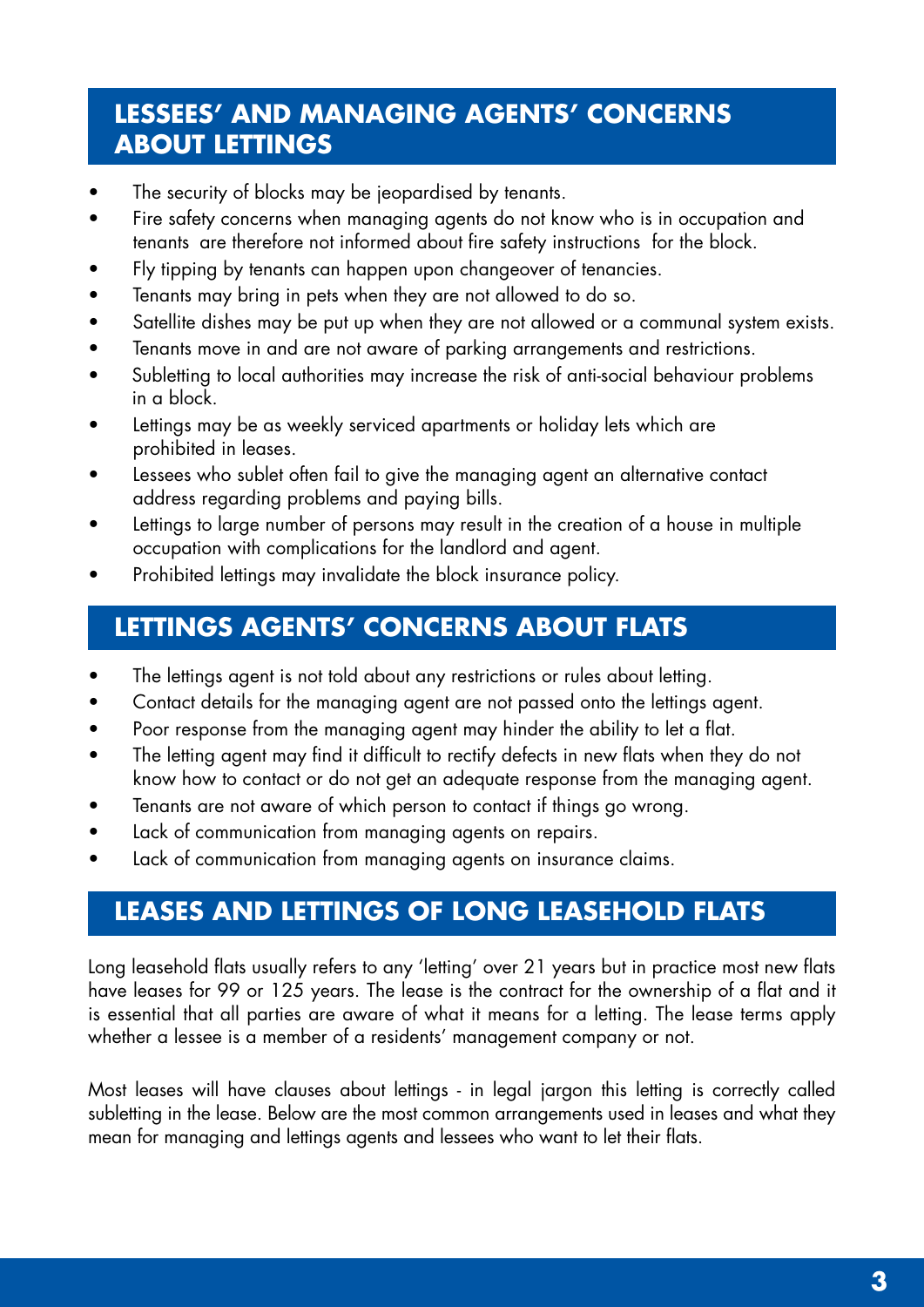#### **1. The lease prohibits any letting.**

Such prohibition is becoming rarer in leases but is still found in some leases. A clause preventing letting in a lease is enforceable in law and any lessee who ignores it can face legal action to forfeit his/her lease or an injunction. Lessees and lettings agents faced with such a clause in the lease should not seek to let. There may be scope, however, to amend the lease, and therefore ensure there is no breach.

#### **2. The lease prohibits short term lettings.**

Many modern leases will allow lettings but only for a minimum of 6 months on a shorthold tenancy.

#### **3. The lease requires the consent of the landlord or residents' management company before letting can occur.**

If consent is required then there is an implied legal understanding that it will not be unreasonably refused. However, the requirement for consent will still mean that the landlord can make certain reasonable conditions before granting it. The usual conditions that can be expected include:

- To see a copy of the proposed tenancy agreement.
- To require that the tenancy agreement contains similar restrictions and regulations as are in the long lease for the flat.
- To see the references for the proposed tenant.
- To ask for confirmation as to how the ground rent and service charge will be paid if consent is granted.
- To provide emergency contact details, key holders, alternate address for correspondence, ground rent and service charge demands.
- To demand a reasonable fee for the granting of consent.

#### **4. The lease requires that the lessee must notify the landlord of any letting within a number of days after the event, often 28 days.**

A variation might also require that the lessee provides a copy of the tenancy agreement to the landlord. In most cases the landlord will be granted a right to levy a reasonable fee for registering the letting.

If a lessee lets to a company that then sublets that flat, notification will be required for each further subletting as well as the letting to the company.

Such notification clauses are enforceable in law and any lessee who ignores them within the timescale set is in breach of their lease. The landlord could start an action for an injunction or forfeiture for the breach which would involve the lessee in substantial costs to defend.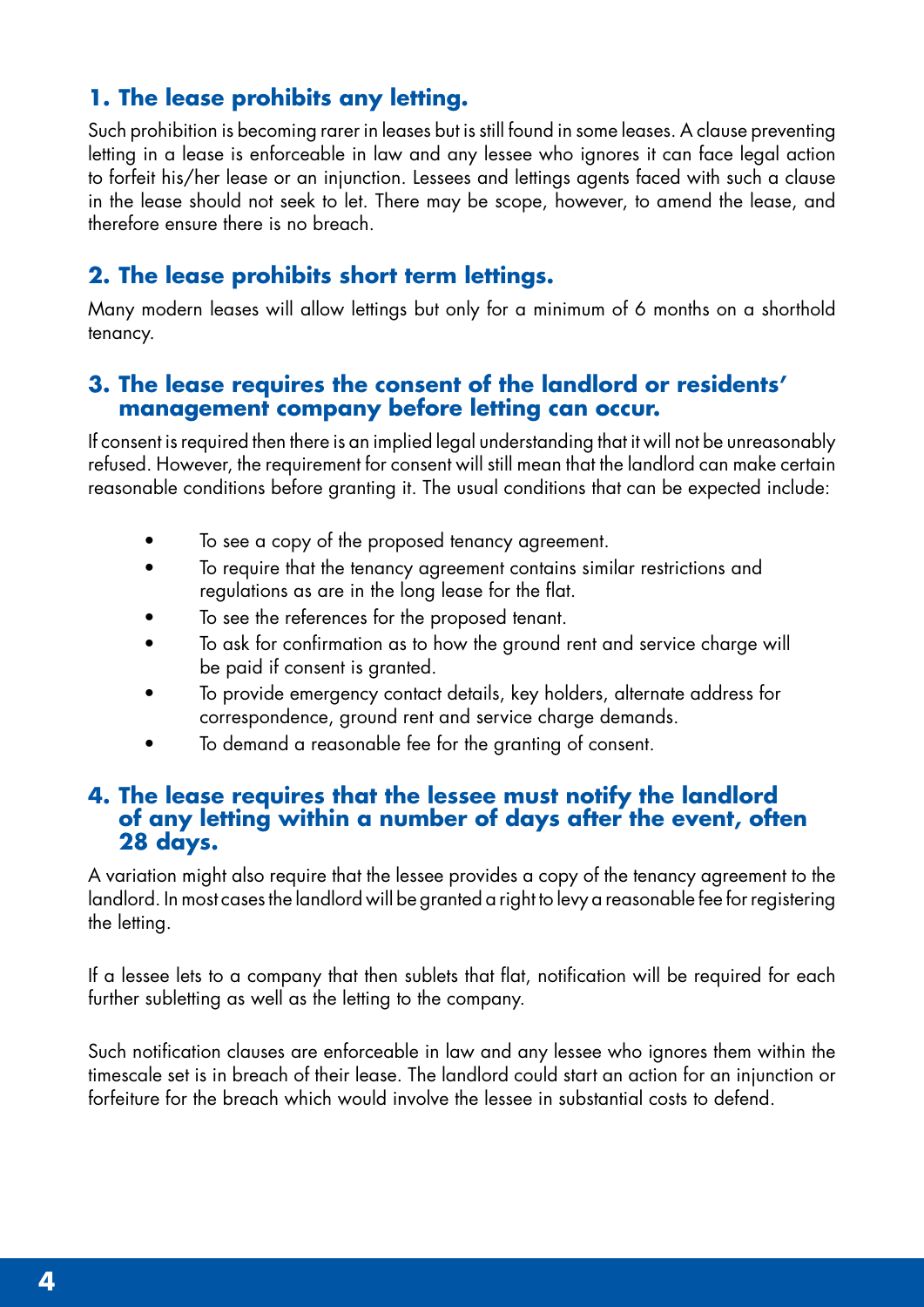## **General Legal Points about the Letting of Long Leasehold Flats**

Assuming that the lease permits letting and any consent has been obtained there is a fundamental legal point that lessees who sublet and their lettings agents should be aware of.

#### *A lessee who grants a tenancy is responsible for ensuring that the tenant complies with the conditions of the lease.*

If lessee X grants a shorthold tenancy to tenant Y and Y misbehaves and breaches conditions of the long lease held by X, then X's landlord cannot sue tenant Y because there is no contract between them. X's landlord can sue X and seek damages or costs against X. However X can only claim against his tenant Y if the tenancy agreement contained the same conditions that are in the long lease and an indemnity for failing to observe the conditions set out in the long lease.

Because there is no direct contract between the landlord and any tenant of a letting by a lessee in the block, then the lessee who has let will always be responsible for observing the terms of the lease and for making any payments due arising from it. Therefore, managing agents do not expect the tenant to pay the service charge and ground rent after a letting; that is the responsibility of the lessee or his/her lettings agent. If there are debts during a letting the managing agent will seek payment from the lessee or the lettings agent not the tenant.

#### **MANAGING AGENTS - FEES AND CHARGES FOR LETTINGS**

Some long leases do not allow for short term lettings, less than 6 months. In certain holiday resorts short holiday lets are accepted. Once again it is vital that lettings agents get their client, the lessee, to show them the lease.

Even if the lease does not specifically state that short term lettings are prohibited it is still reasonable for landlords and their managing agents to refuse such lettings where consent is required. A constant turnover of weekly or fortnightly lettings will lead to greater wear and tear on the common parts of blocks of flats, and so impose unnecessary costs and inconvenience on other lessees.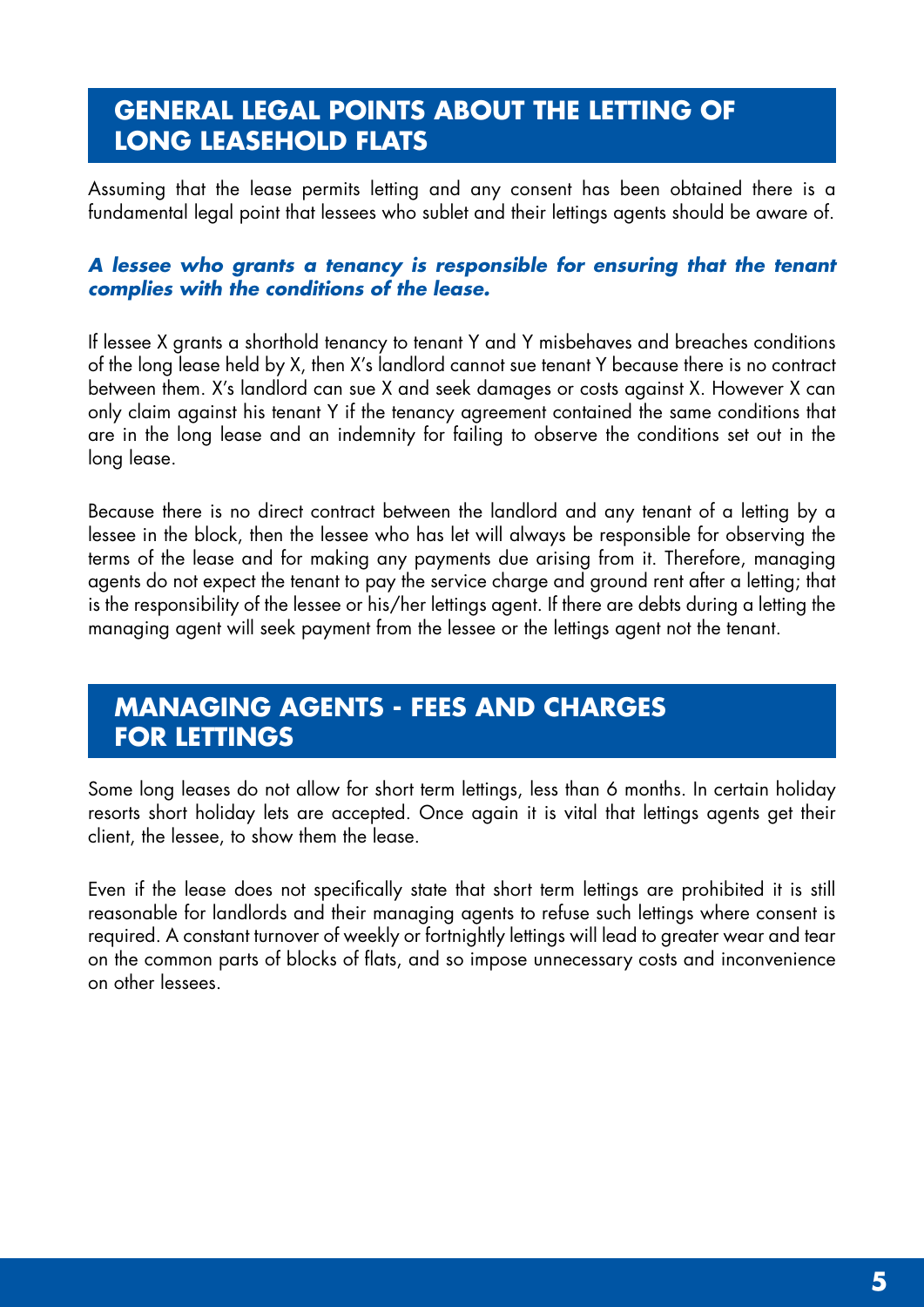## **Some Advice for Lessees Seeking to Let**

**Check your lease.** Does it allow lettings? If yes, is consent of or notification to the landlord required? If you are not sure contact your managing agent for advice.

**Do you have a normal domestic mortgage?** In which case you will need the permission of your lender before subletting and a fee may be charged. The lender may also put conditions on any letting allowed.

**Obtain an energy performance certificate.** This is a legal requirement before letting.

**Get your gas and electrical appliances checked.** You must give any tenant a copy of a gas safety record before they move in. Electrical appliances should be tested frequently.

**Minimise the risk of fire.** Check with your managing agent that you have up to date fire safety instructions for the block so you can give these to any tenant. Inside your flat do you have suitable smoke alarms? Furniture must comply with the relevant regulations.

**Deposits.** If you take a deposit then by law it has to be protected by one of the government approved tenancy deposit schemes.

**Lettings gaents.** Do use an accredited lettings agent such as those who are members of the Association of Residential Lettings Agents. (ARLA), National Approved Lettings Scheme (NALS) or Royal Institution of Chartered Surveyors (RICS).

**Your lease.** Give a copy of your lease to your lettings agent and point out any rules and restrictions in it. Many managing agents issue handbooks and welcome letters that explain the regulations for the management of each block. Ask your managing agent for the latest version and give a copy to your lettings agent.

**Pets.** Tell your lettings agent whether pets are allowed in the block or not.

**Parking arrangements.** Do make quite clear to your lettings agent what are the parking arrangements for the block. If you have an allocated parking space give the agent a plan with that space clearly marked on it.

**Your forwarding address.** Inform your managing agent of an address and telephone number where you can be contacted.

**Payment of service charges and ground rent.** Decide how these will be paid during the letting period. You the lessee remain responsible for payment not your tenant. So make arrangements for your lettings agent to pay the service charge or inform the managing agent where invoices should be sent to you.

**Tenancy agreement.** You should ensure any tenant of yours agrees to abide by the terms of your lease because you are responsible for the behaviour of your tenant. So it is sensible to incorporate the standard terms of your lease into any tenancy agreement. Tell your lettings agent that this is what you want them to do. A standard tenancy agreement will not protect you if your tenant breaks the terms of your lease.

**Disability discrimination.** You cannot discriminate when letting a flat on the grounds of disability and you may be required to make reasonable adjustments to your flat for disabled persons.

**Emergencies.** Provide emergency contact numbers and details of key holders to the managing agent.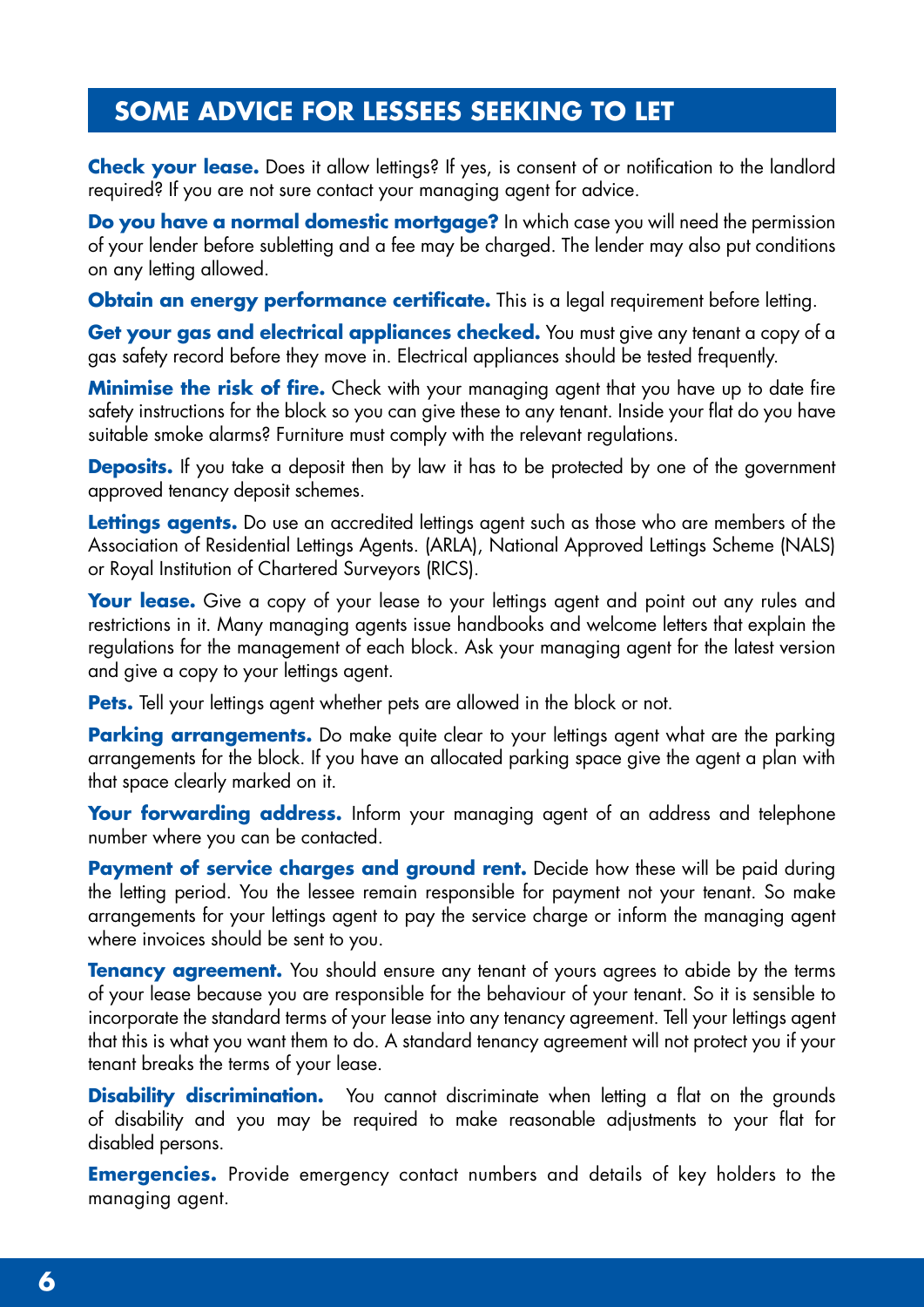### **Insurances**

The landlord of the block will arrange insurance for the structure of the block and common areas. The typical policy arranged will not assist those lessees who wish to let their flats in some important respects. Lettings to housing benefit applicants or students may not be allowed. Ask your managing agent. Lessees also need to check that their own contents insurance cover will be sufficient if they let the flat.

If the flat may be unoccupied for more than 30 days do tell your managing agent. Most insurance policies make it a requirement to inform the insurer of such absences.

Some blocks policies require to be informed if flats are "sublet" instead of being owner occupied. There are specialist policies to cover contents and legal expenses for let properties.

If the flats in a block cannot be lived in because of say a fire or flood, the block policy will NOT assist the tenants of lessees who have let their flats. The policy will assist lessees who require alternative accommodation but not the tenants.

Loss of rent cover if a block cannot be lived in for a period is also not normally provided through a block buildings policy for individual lettings and is a matter for individual lessees to consider and take appropriate cover as they think necessary.

#### **Fees and Charges by Managing Agents for Lettings**

Landlords and their managing agents may charge lessees for the administration involved in lettings by lessees. Most commonly there will be fees if the lease requires the landlord's consent to a letting and/or notification of any letting to the landlord after the letting has taken place. Note some leases may require both actions.

There is no set scale for such fees. Some leases may state a figure, others just that a reasonable charge can be made. Lessees and lettings agents can check the terms of the lease and/or contact the managing agent to ask what fees may be payable if a letting takes place. VAT is normally chargeable on any fees levied.

Fees for lettings levied by landlords may be challenged by lessees at a Leasehold Valuation Tribunal. Such fees may be called administration charges in landlord and tenant law; these are charges payable by lessees under their leases which are neither service charges nor ground rent. Typical examples are charges for permission to sublet, alter or adapt a flat, and interest or fees for late payments. There is debate about whether notices of making a subletting are challengeable at a Tribunal. Any demand for an administration charge must be accompanied by a summary of rights and obligations statement; if not the lessee can withhold payment.

A lessee has the right to challenge an administration charge at a Leasehold Valuation Tribunal (LVT) and ask the LVT to decide if the charge is payable and/or reasonable. A lessee can challenge whether he/she has already paid the charge or not.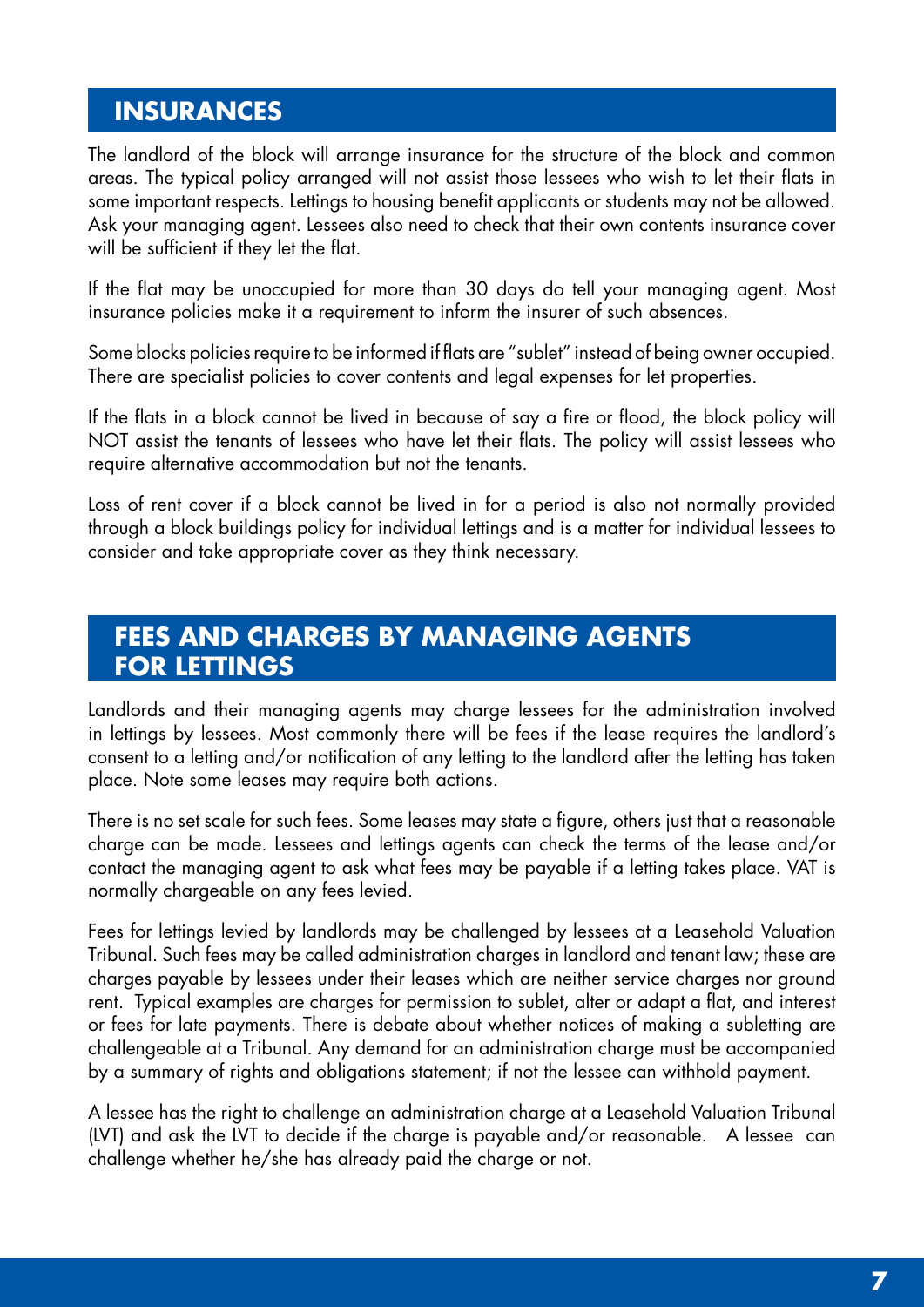## **Advice to Lettings Agents about the Letting of Long Leasehold Flats**

- Get hold of a copy of the lease and/or any rules and regulations for the block. Managing agents do not have copies of leases for every flat they manage but copies of leases can be obtained on-line at the Land Registry.
- Ensure that any permissions to let are obtained.
- Make sure the tenancy agreement contains the relevant rules contained in the lease and any rules/regulations for the block. A standard AST agreement is unlikely to be suitable.
- Or ask the tenant to sign a copy of the rules and regulations for the block. These restrictions are binding on the tenant whether he/she signs them or not; but your client/lessee may be the one to suffer because the tenant was not made aware. Your tenant will also be upset that they are later told of things that you should have explained.
- Explain to the tenant about the rules for that block, especially common areas of misunderstanding such as parking, pets and satellite dishes.
- Tell the managing agent the name of the tenant and the period of the tenancy.
- Ask your client, the lessee, how she/he intends to pay service charges and ground rent to the managing agent.
- If you are retained only to find a tenant, remind the lessee of the need to give the managing agent a forwarding address.
- If you are retained to collect rents for the ongoing management then cooperate with the managing agent if there are problems with the tenant's behaviour.

## **Advice to Managing Agents about Lettings**

- Confirm the lettings policy for the block with the landlord.
- Have a model leaflet about lettings in your blocks available for lessees. See example in Appendix 2.
- Check the lease and do not insist on prior consent if it is not required.
- Set reasonable fees for consent where required and for notification of any subletting.
- Issue a menu of fees that can be given to those who enquire about them.
- Any fees you charge may be challengeable as administration charges and should be accompanied by a summary of rights.
- Cooperate with lessees and lettings agents if the lease does allow lettings. It is better to have a tenant who is aware of how the block is run than a letting made without your involvement even though your landlord may not like lettings in the block.
- Provide lessees who want to let and their lettings agents with copies of any rules and regulations for the block.
- Offer to provide a copy of the lease, if you have one, and point out the provisions which need to be in any tenancy agreement.
- Cooperate with any retained lettings agent to resolve problems with tenants and lessees. Sometimes lessees may behave badly towards tenants as well as vice versa.
- Managing agents should not generally accept payments for service charges or ground rents from anyone other than the named lessee. Payments from a letting agent should be expressly confirmed by the lessee.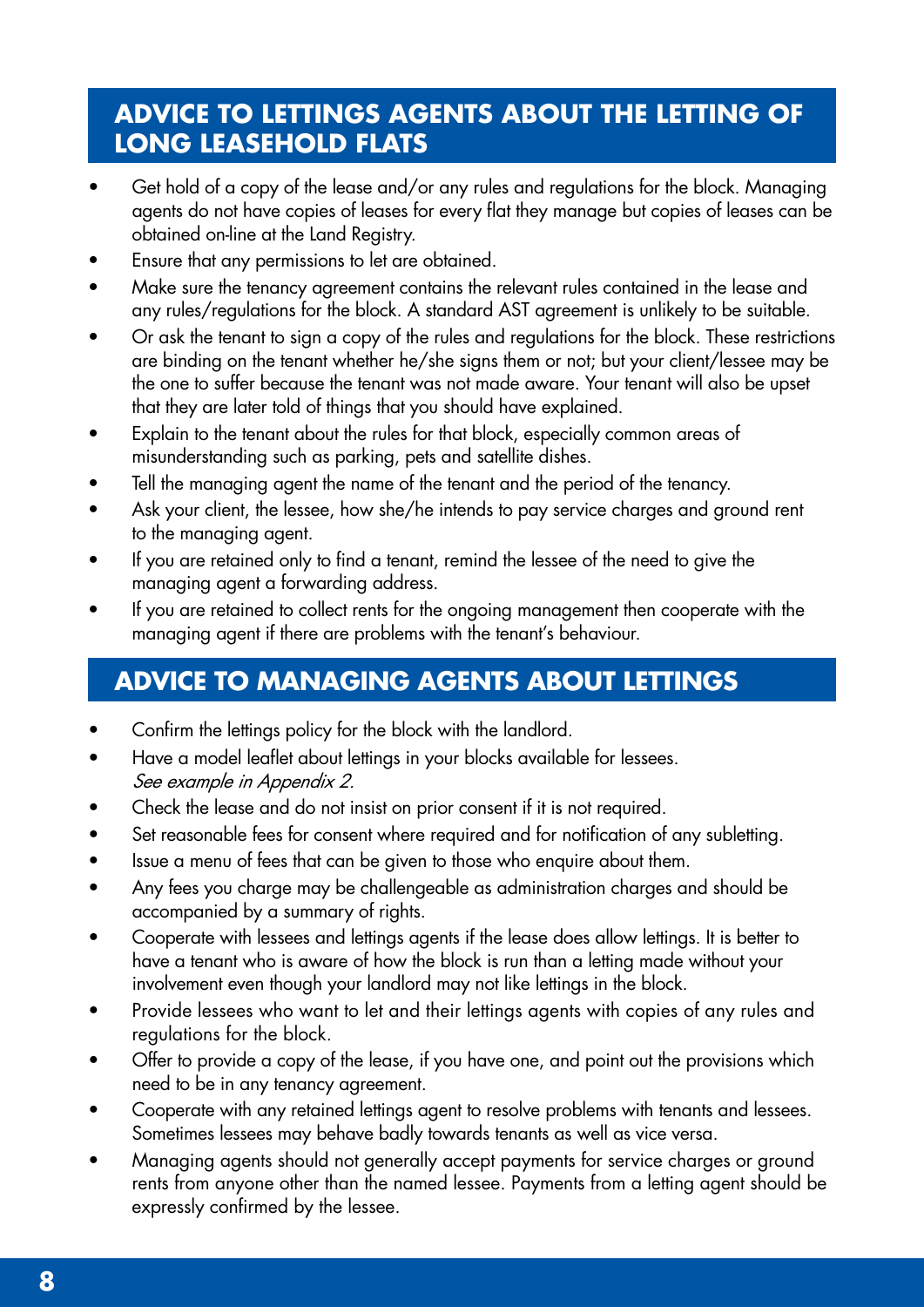## **Problems with Tenants**

If a tenant causes problems in a block of flats by for example parking in the wrong spaces or leaving rubbish in the wrong places, the managing agent and the lettings agent can help each other.

The managing agent has no direct contract with the tenant and strictly the managing agent should go to the lessee and ask him/her to sort out the problem. However, if the lettings agent is retained for the period of the tenancy then the managing agent can contact the lettings agent to explain the problem.

Similarly the letting agent may receive reports of repairs from a tenant and it may not be clear which party should be responsible. It can often be difficult to know who should be making a claim on what insurance policy. Managing agents can assist lettings agents to clarify such matters.

#### **Lettings by Social Landlords**

Many leasehold blocks now have a proportion of the flats sold to housing associations. Some lessees also seek to let their flats using a local authority which wants to then sublet to persons on its waiting list for social housing.

The same considerations as for a private letting will apply. Consent may be required and notification of any letting to the landlord with payment of a fee will invariably be required. Where a local authority has taken a letting and then sublets notification will also be required for each subsequent subletting.

Social landlords need to keep managing agents informed of who is living at the flat and should make their tenants aware of the rules and regulations that apply in that block.

Payment of service charge direct by the tenant is not recommended and can lead to problems for managing agents and social landlords. It is the contractual responsibility of the lessee, in this case the social landlord, to pay the service charges.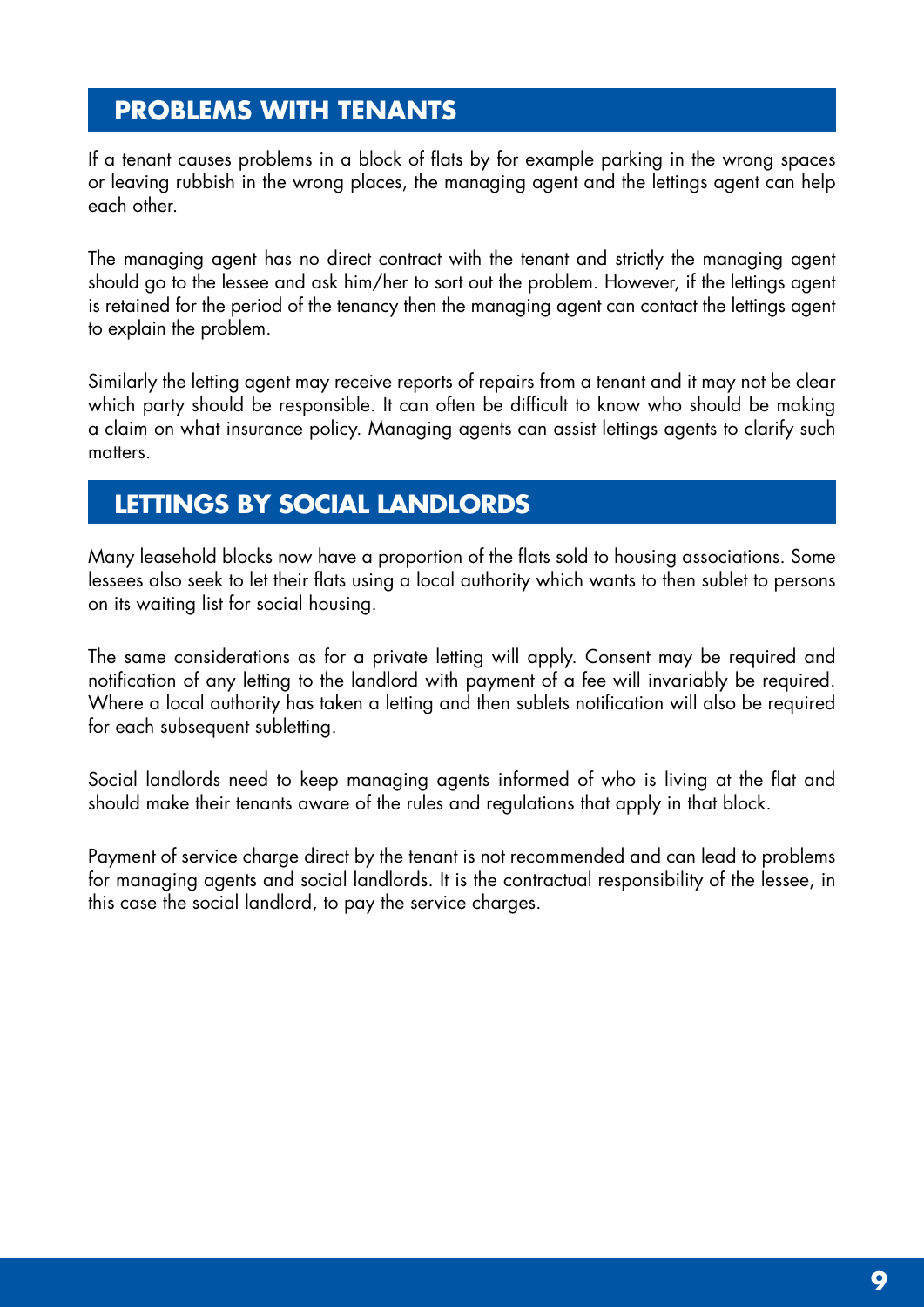## **APPENDIX 1: SOME JARGON AND DEFINITIONS**

**Assignment** - the sale of the remaining term of a long lease to another person.

**Assured tenancy** - a type of tenancy created by statute which provides security of tenure for the tenant.

**Assured shorthold** - an assured tenancy which gives the tenant no security of tenure at the end of the agreed period of the tenancy, usually 6 months.

**Fixed term** - a tenancy which is granted for a fixed period of time e.g. shortholds in the private sector are usually granted for 6 months or more.

**Ground rent** - sum payable by a lessee to the landlord in addition to the service charge.

**Landlord** - the owner of a property who grants a lease or a tenancy, also known as lessor. In this leaflet the landlord refers to the landlord of a block of flats which may also be a residents' management company.

**Lease** - a contract giving limited ownership of a property for a fixed period of time. In law exactly the same as a tenancy but usually refers to a longer fixed term period.

**Leaseholder** - same as lessee or tenant.

**Leasehold Valuation Tribunal (LVT)** - a part of the Residential Property Tribunal Service which can consider most disputes between lessees and landlords.

**Lessee** - the person to whom a lease is granted. In landlord and tenant law tenant and lessee are the same.

**Lessor** - same as landlord

**Lettings Agent** - an agent who specialises in the lettings of short term tenancies including the collection of rents and the ongoing management of those lettings. Lettings agents carrying out ongoing management may also be known as managing agents.

**Managing Agent** - an agent who specialises in the management of the communal areas of blocks of long leasehold blocks of flats. The agent will be engaged by the landlord or the resident management company.

**Periodic** - a tenancy granted which is let from week to week or month to month until terminated by notice from landlord or tenant.

**Resident Management Company (RMC)** - the management of a large proportion of blocks of long leasehold flats are run by companies whose only members are the lessees of those blocks. The lessees then choose through the company's directors which managing agent to appoint and become the managing agent's client.

**Secure tenancy** - used in the private and housing association sectors prior to 1989 which gave security of tenure and rent control using fair rents. Also referred to as protected and statutory tenancies.

**Secure tenancy for local authorities** - still used and gives security of tenure but limited rent control.

**Tenancy agreement** - the contract setting out the conditions for the grant of a tenancy of a property, usually in writing.

**Tenant** - the person to whom a tenancy is granted may also be called the renter.

**Term** - in long leases the fixed period of time for the lease usually 99 or 125 years.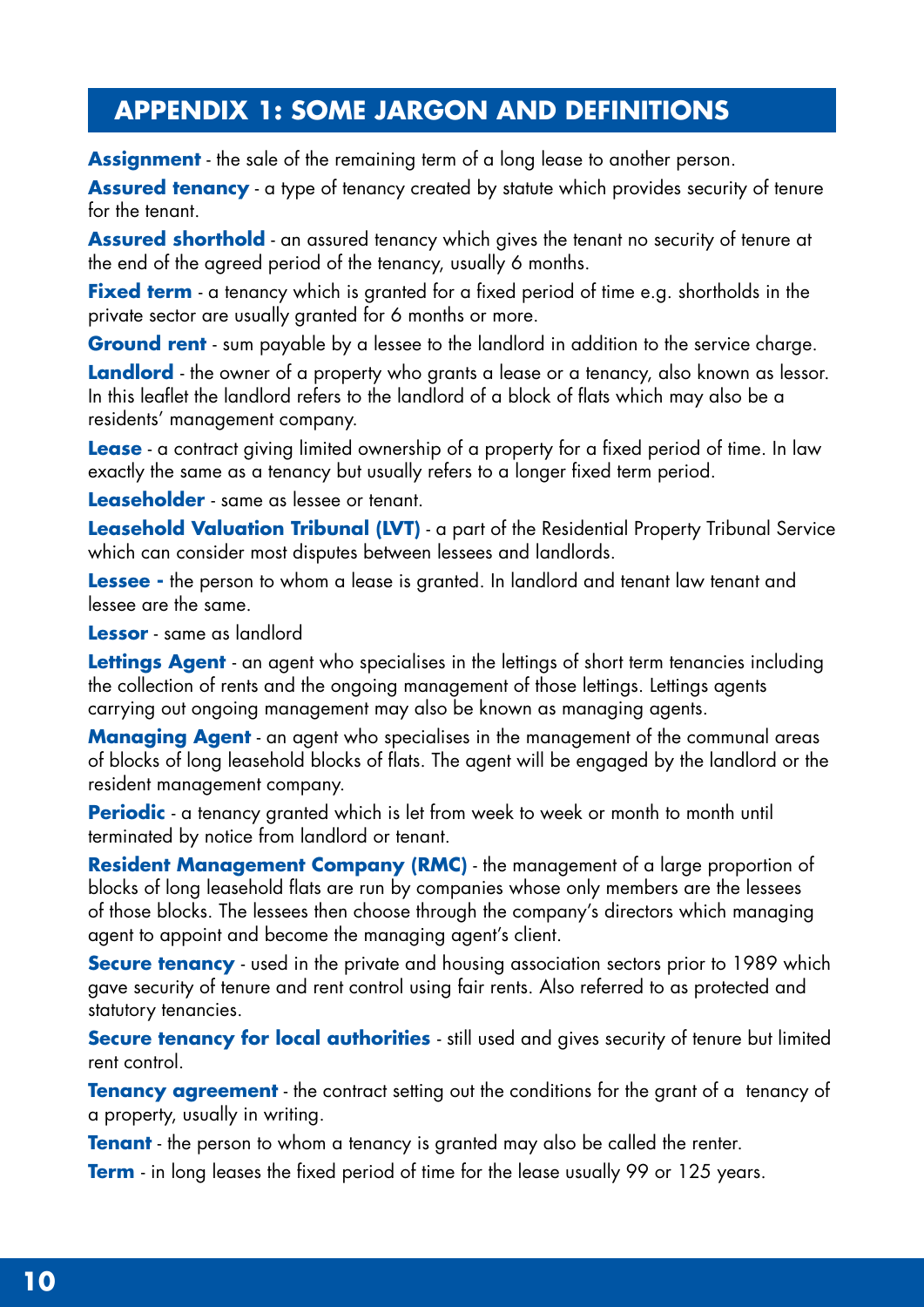## **APPENDIX 2: MODEL LEAFLET ON LETTINGS FOR MANAGING AGENTS TO ISSUE TO LESSEES**

#### **Your lease and lettings**

You need to check if your lease permits letting of your flat or whether there are any conditions for letting. Leases vary so if you need advice please contact us.

#### **In general leases may:**

- Prohibit letting in which case we will not give consent
- Require prior written consent to any letting and allow the landlord to state reasonable conditions.
- Not require prior consent but require you to notify and register your letting to the landlord through the managing agent.
- Not allow short lettings of less than 6 months.
- Require that any letting should be to a single household.

#### **Mortgages and Lettings**

If the lease allows letting and you have a normal domestic mortgage you must seek the permission of the lender before any letting.

#### **Consent of the Landlord to a Letting**

If the lease requires the prior consent of the landlord to a letting then you should apply in writing to your managing agent. In order to give consent we will normally require the following:

- A copy of the proposed tenancy agreement.
- Confirmation that the tenancy agreement adequately reflects the rules in your lease and any other supplementary regulations for the block made under the lease.
- • Your future contact details if a letting is made including a telephone number and/or email address.
- Confirmation of how you will continue to pay the service charges and ground rent after a letting. We will not accept that payments will be made by your tenant. It is your, the lessee's, responsibility to pay. We will accept payment by a properly accredited lettings agent.
- The contact details for any lettings agent who will be responsible for your flat during the period of the letting.
- The payment of a reasonable fee for the administration involved in granting consent.

#### **Registration of a Letting**

If the lease allows letting there will usually be a requirement to register the letting with the landlord normally no later than 28 days from the start of the tenancy.

In order to register we will require a copy of the signed tenancy agreement and contact details for you and/or your chosen lettings agent. If you sublet to a company and it in turn sublets to another, you are still responsible for registering that subletting.

We charge a reasonable fee for handling the registration.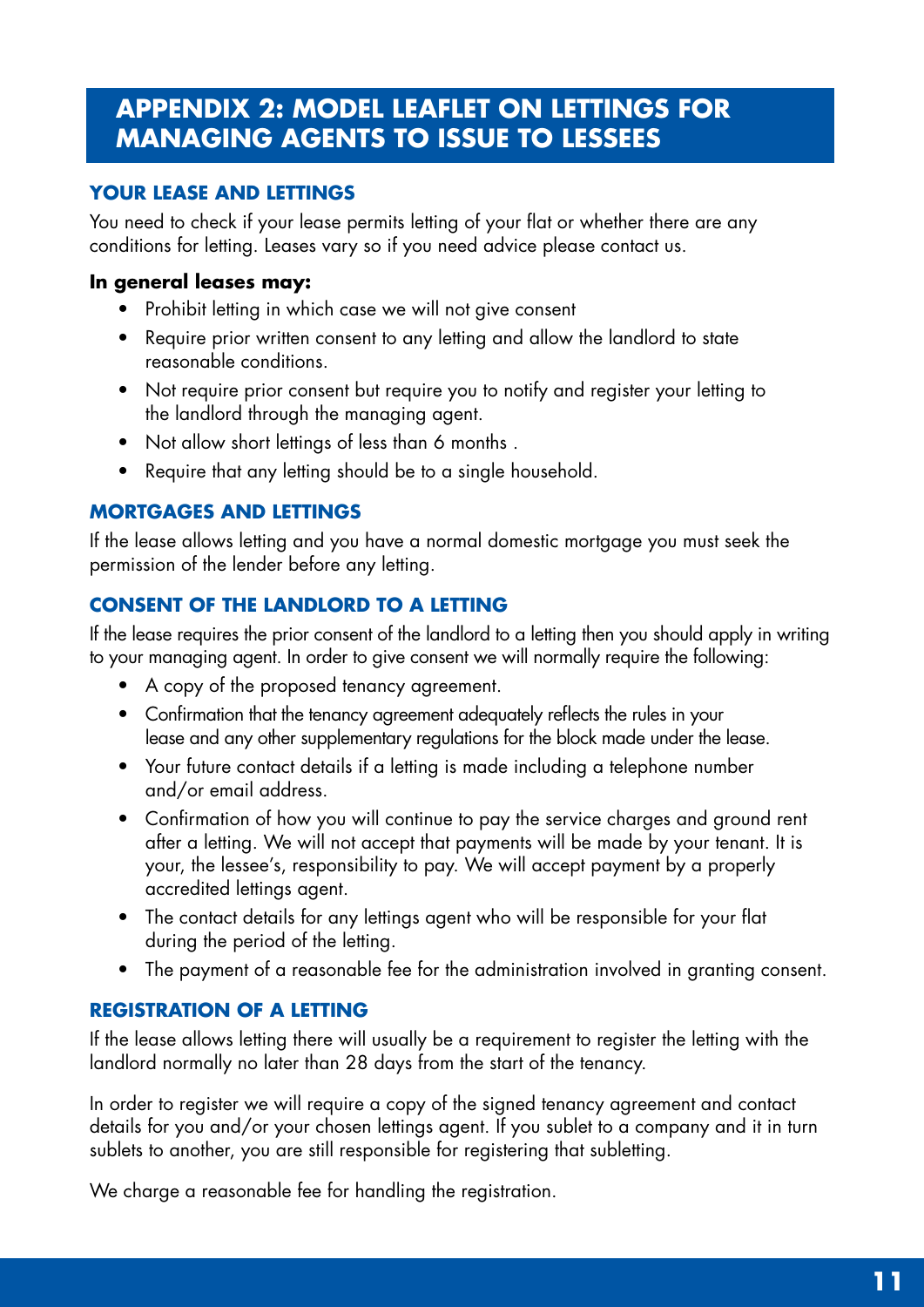#### **Some Common Problems with Lettings**

There are common things which may go wrong with lettings which you can help to prevent.

**Pets.** If the leases or regulations at your block do not allow pets then your tenant cannot have a pet. If you are not sure if pets are allowed please ask your managing agent. Do make the position clear to your lettings agent.

**Parking.** If you have a designated parking space then do make sure that your lettings agent and tenant are quite clear where they can and cannot park. Give them a plan of the car park if necessary. If you are not sure of the parking rules at your block ask your managing agent.

**Noise.** Make sure your tenant understands any rules regarding noise. Most leases require no loud noises during the night. Living in flats is not the same as living in a house.

**Satellite Dishes.** Most blocks do not allow lessees, and so any tenants, to erect their own satellite dishes. If you are not sure of the position in your block ask your managing agent.

**Security.** The security of the main entrance door is vital to the security of all the owners in your block. Make sure your tenant and lettings agent are aware of the importance of keeping the block secure and not allowing entry to strangers.

#### **Responsibility for the Behaviour of a Tenant**

In law you will always be responsible for the behaviour of your tenant. Further your landlord can and will pursue you for any misbehaviour of your tenant, whether you have made your tenant aware of the rules for the block or not. Why? Because your landlord has no contract with your tenant and so no legal status to pursue the tenant. If your tenant breaks the rules in the lease then your landlord will expect you or your lettings agent to take action to get the problem remedied.

#### **Some Other Important Points to Remember Before You Let Your Flat**

**Obtain an energy performance certificate.** This is a legal requirement before letting. Get your gas and electrical appliances checked. You must give any tenant a copy of a gas safety record before they move in and this must be updated annually. Electrical appliances should be tested frequently.

**Furniture.** Any furniture must comply with the fire safety regulations for furniture and furnishings.

**Minimise the risk of fire.** Check with your managing agent that you have up to date fire safety instructions for the block so you can give these to any tenant. Inside your flat do you have suitable smoke alarms?

**Deposits.** If you take a deposit then by law it has to be in a protected in one of the government approved tenancy deposit schemes.

**Insurances.** The landlord of the block will arrange insurance for the structure of the block and common areas. Lessees need to check that their own contents insurance cover will be sufficient if they let the flat. If the flat may be unoccupied for more than 30 days do tell your managing agent. Most insurance policies make it a requirement to inform the insurer of such absences.